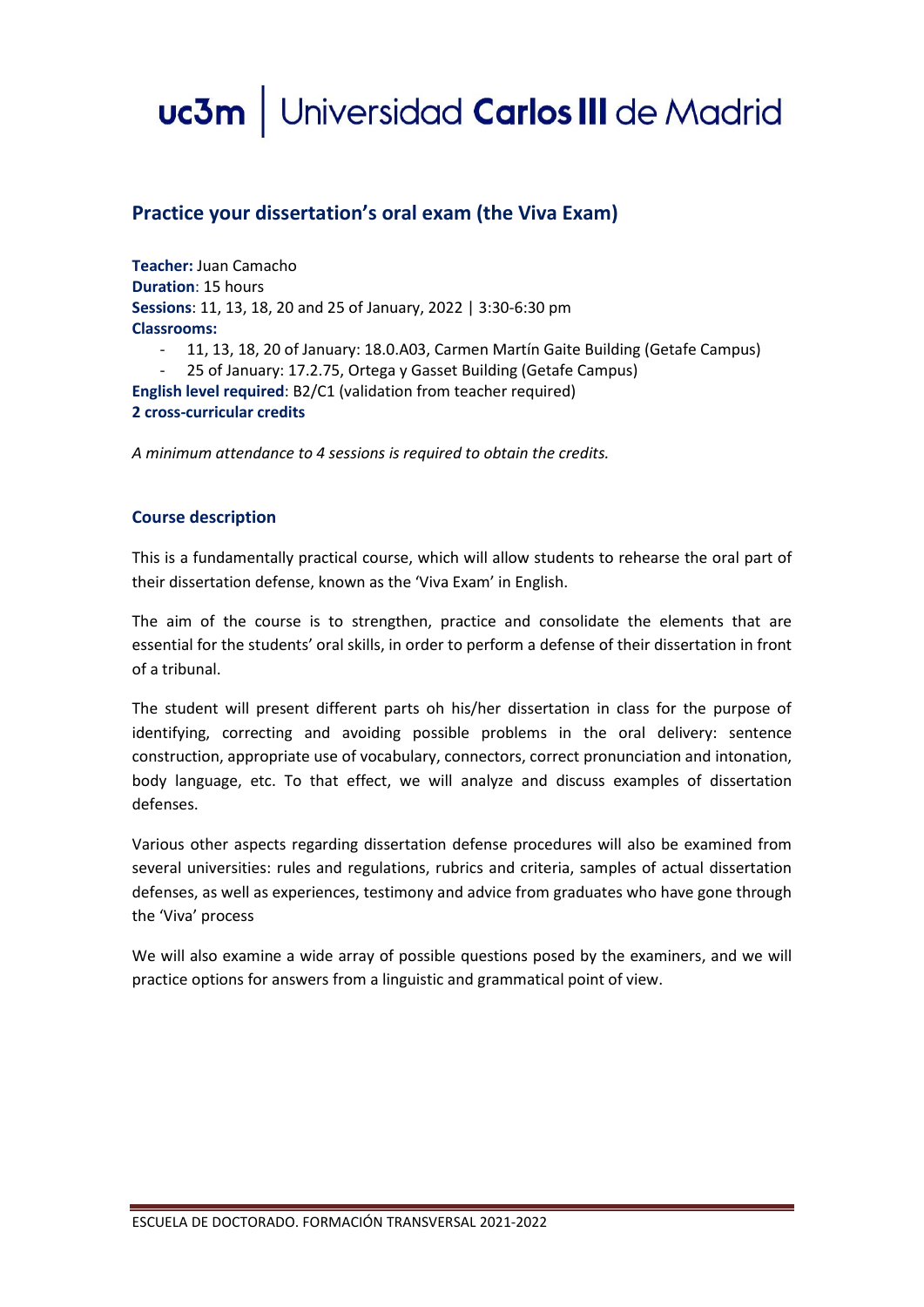#### **Content**

1. Introduction. What is the 'Viva exam'. Examples of different models of the 'Viva'.

2. How to prepare for the oral exam. The process up to the defense and its evolution: the candidate's frame of mind, doubts, questions and other obstacles. What do the examiners expect? Examples of rubrics. General questions (what is your next step, what have you learned, how have you grown?) Tips and suggestions.

3. Management of time. Scheduling. Pacing the process.

4. The day of the defense: how to act, dealing with questions, what not to do.

5. Anticipating and preparing for questions. What can they ask me?

6. Practicing for the oral delivery. Mastering the language: vocabulary, sentence building strategies, use of connectors. Diction: pronunciation, intonation, accents, pacing and pausing, chunking. Body language. Dealing with psychological and emotional aspects.

7. Practicing debating skills: pros and cons, strengths and weaknesses, advantages and disadvantages, supporting your points.

*Due to time constraints it will not be possible to engage in great depth in writing or specific academic terminology of the different academic fields and degrees.*

#### **Methodology**

Having read and studied the course material, students will practice their dissertation delivery through presentations to the class. Group interaction and pair work will be used for the creation of questions, debates and simulation of different oral defense situations. Out of class work will be necessary in order to assimilate and practice the material presented in class. (Estimated self-study time: 60 minutes per session).

### **Evaluation**

The final grade will be based on 50% continuous assessment and 50% practical tasks. 75% attendance will be necessary to obtain an 'Apto' grade.